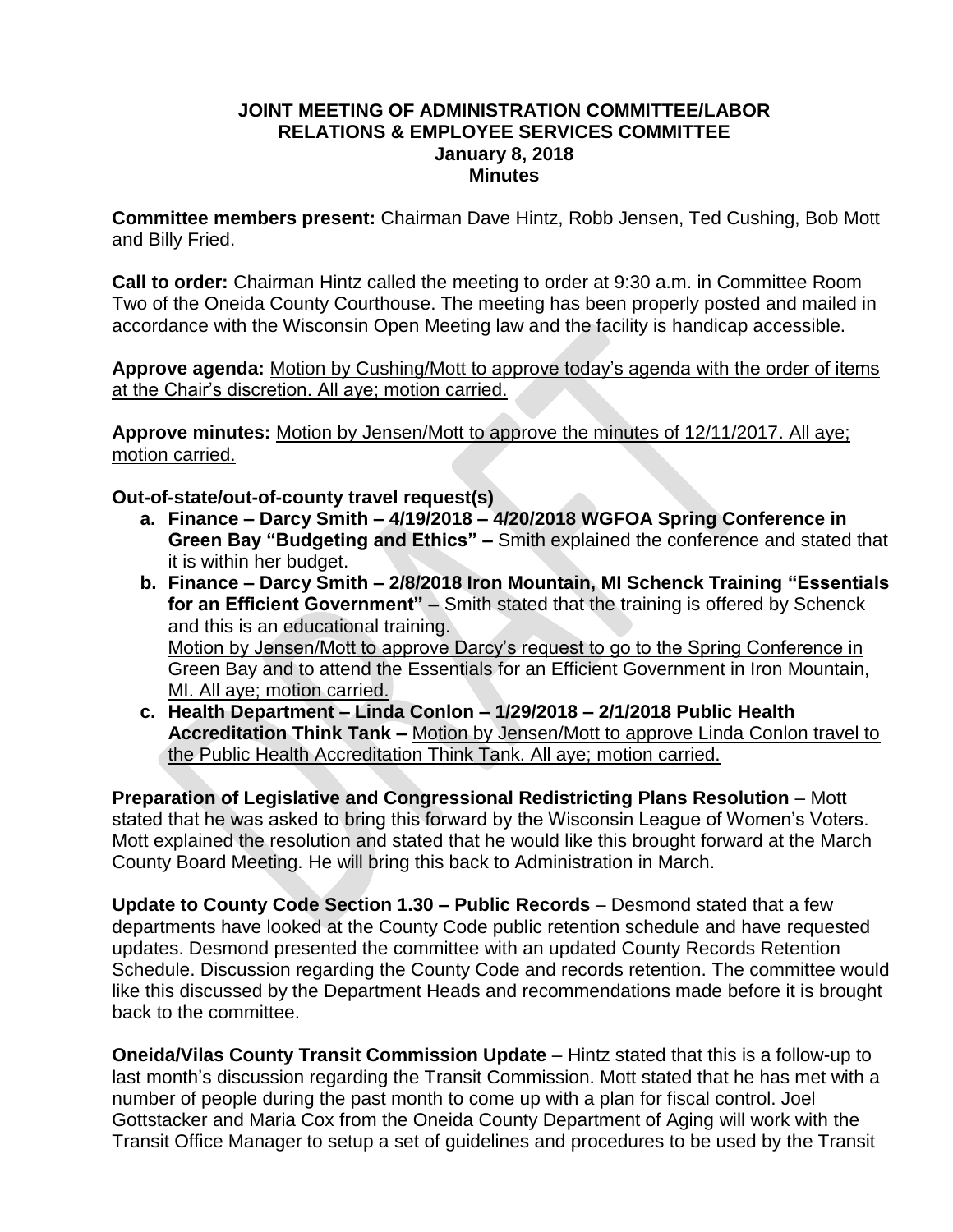Commission in regard to fiscal control. Fried expressed concerns that Jim Altenburg has not been present for the last two meetings with the Administration Committee and that there hasn't been a meeting with the private business owners. Teichmiller stated that Altenburg has been instructed to meet with the private businesses within the next month. Discussion regarding the County Employees that will be working with the transit commission, the funding provided to the transit commission from the County and the number of rides that are provided. Teichmiller stated that they plan to bring a request to Oneida and Vilas Counties for assistance with purchasing three new buses (\$75,000 each). Teichmiller requested that Oneida County provide half (\$112,500) of the total cost of the purchase price of \$225,000 and he will ask Vilas County to provide the same. Jensen expressed concern with the profitability of the current model and whether the grants that have been received are being used in the most efficient manner possible. Discussion regarding funding for the three new buses, County contribution and the confusion surrounding the three buses (ownership, funding, insurance, etc). This will be brought back before the Committee next month with more information regarding the business model, the funds needed and the purchase of the buses.

Public Comment: Carrie Linzmeier, owner Stargazer Limousine, Stargazer Ride Service and Northwoods Mobility, stated that in regards to cash flow the commission may need to look at increasing theirs fees. Linzmeier stated they had a robust private pay business regarding wheelchairs that has all but disappeared, however, in recent months when the Transit Commission closed they are now getting business from the hospitals again. Rich Linzmeier stated that they worked with the Transit Commission and helped them set up their business model.

10:57 a.m. - Cushing excused

# **Vouchers, reports, purchase orders, line item transfers and updates**:

County Clerk

- Motion by Fried/Jensen to approve the County Clerk vouchers and blanket purchase orders as presented. All aye; motion carried.
- 2018 Blanket Purchase Orders Moved to February

## ITS

- Motion by Cushing/Mott to approve the ITS vouchers and blanket purchase orders as presented by ITS. All aye; motion carried.
- $\bullet$  IT Planning update Flint gave a planning update.

## **Treasurer**

- Ostermann stated that she has a line item transfer for money to come from contingency to her budget for a service agreement for a cash counting machine. Motion by Hintz/Mott to approve the line item transfer contingent upon further research to see if a bank will purchase a machine for the County. All aye; motion carried.
- Ostermann presented and explained her vouchers. Motion by Mott/Jensen to approve the vouchers for the Treasurer's office. All aye; motion carried.
- Statement(s) of cash December: Ostermann presented and explained the December statement of cash reports.